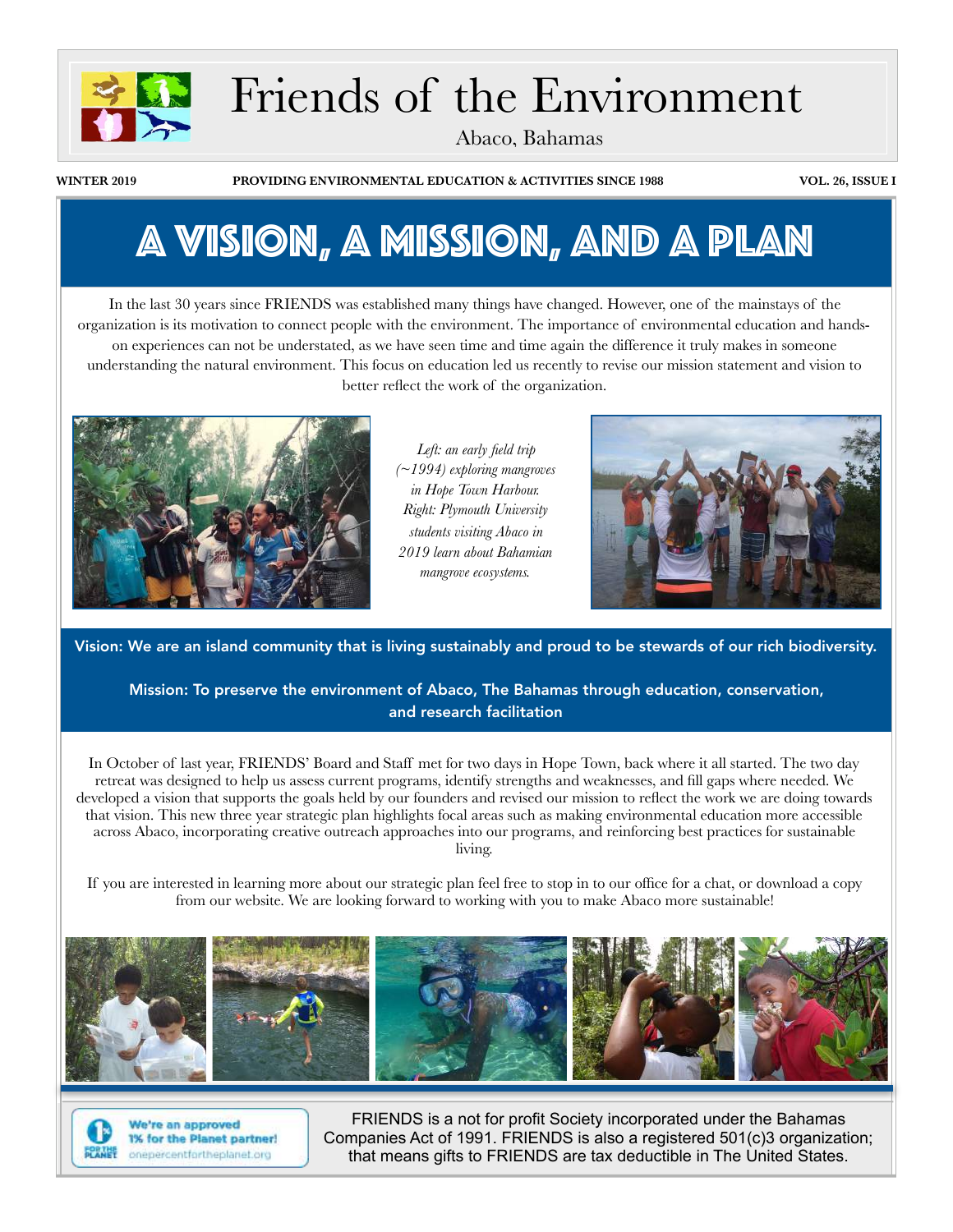# **Student Spotlight**

*Arianne Doucet is a 14 year old student at Forest Heights Academy, she is currently a participant and volunteer for FRIENDS programs.* 

#### **Q: How did you get involved with FRIENDS, and when?**



A: I started coming to

Discovery Club four years ago when my family moved to Abaco.

### **Q: How has FRIENDS changed: - your outlook on Abaco's environment?**

A: I care much more about Abaco's environment now that I am involved with FRIENDS. I am more cautious while I am out and I have more knowledge on the plants and animals on this island.

### **- your personal interests?**

A: FRIENDS has influenced me to be interested in the native animals of The Bahamas and much more interested in the mangrove environment.

#### **Q: What do you think is something important that everyone needs to know about Abaco's environment?**

A: I think it is important for everyone to know about the protected environments on the island. It is also important for everyone to be aware of the closed seasons for grouper and crawfish.

## **Q: What can people do to help the environment?**

A: In my opinion, picking up trash is one of the best ways people can help the environment since it is such a major problem. If everyone would pick up their own trash, the environment would be in a much better place.

## We are proud to share some of last year's accomplishments:



FRIENDS had another exciting and fulfilling year serving the Abaco community through our education program. Accomplishments include: visits to 10 of the 22 schools in Abaco, 119 classroom presentations, 60 field trips, 6 summer camps, 3 after school clubs and 1 field course. Thus, reaching and providing memorable experiences for 2,562 students, 214 teachers and parents! The Annual Science Fair was attended by 264 students from 13 schools and the Minister of Environment, The Hon. Romauld Ferreira, who served as our guest speaker. We were also very pleased to host 10 interns throughout the year.

The Kenyon Centre continues to fulfill its purpose of providing a place for students and researchers to stay and study. Since opening in April 2015, the Kenyon Centre has hosted over 59 institutions studying over 30 different research topics inclusive of sea turtle populations, climate change, coral

spawning and mangrove health. The Centre also serves as a solar demonstration site; over 450 individuals have toured the facility. The Kenyon Centre is open for viewing Mon- Fri during business hours.

The AMMC Natural History Exhibit, the only natural history museum in The Bahamas, opened January 2018 in our shared office space. They have received over 300 visitors in their first year.

*Right: Hon. R. Ferreira, Minister of the Environment visited all the science fair projects and engaged in discussion with students about solutions for reducing plastic pollution.*



# FRIENDS Thanks Friends

Turtle Trot, HG Christie Real Estate, Hope Town Harbour Lodge, PROMPT (Paradise Race Organization, Management, Promotion & Timing), Abaco Inn, Elbow Cay Properties, Hope Town Hideaways, Hope Town Inn & Marina, Abaco Inn, Abaco Family Medicine, Hope Town School, Firefly Sunset Resort, The Thompson Group, Bahamas Compostables

Science Fair, New Vision Ministries, Disney's Animals Science and Environment, BEP Foundation, Kleen Kanteen, G & L Ferry Services, Ministry of Environment and Housing, Victor Roberts. Judges: Joy Chaplin, Charles de la Baume, Kaderin Mills, Huel Moss, Nancy Albury, Meredith Albury, Stephanie Russell, Sabine Probst, Jim Richard, Paula Lamm, Lauren Riviere, Stephanie Russell, Mardi Moss

Hope Town Music Festival, Chris Farren/Combustion Music, and all of the community members who made the event possible! Great Elbow Cay Cleanup, Firefly Sunset Resort, Elbow Reef Lighthouse Society, C&C Waste, Bahamas Compostables, HT Zero Waste, and the many volunteers and participants!

#### Parents Celebration, Abaco Lodge

Advertising and Awareness, Coastal Angler Magazine, The Abaconian, Abaco Cruiser's Net, Conch Salad TV, Steve Dodge and Cruising Guide to Abaco, The Abaco Scientist blog, Abaco Life, Native Stew, Hope Town Bulletin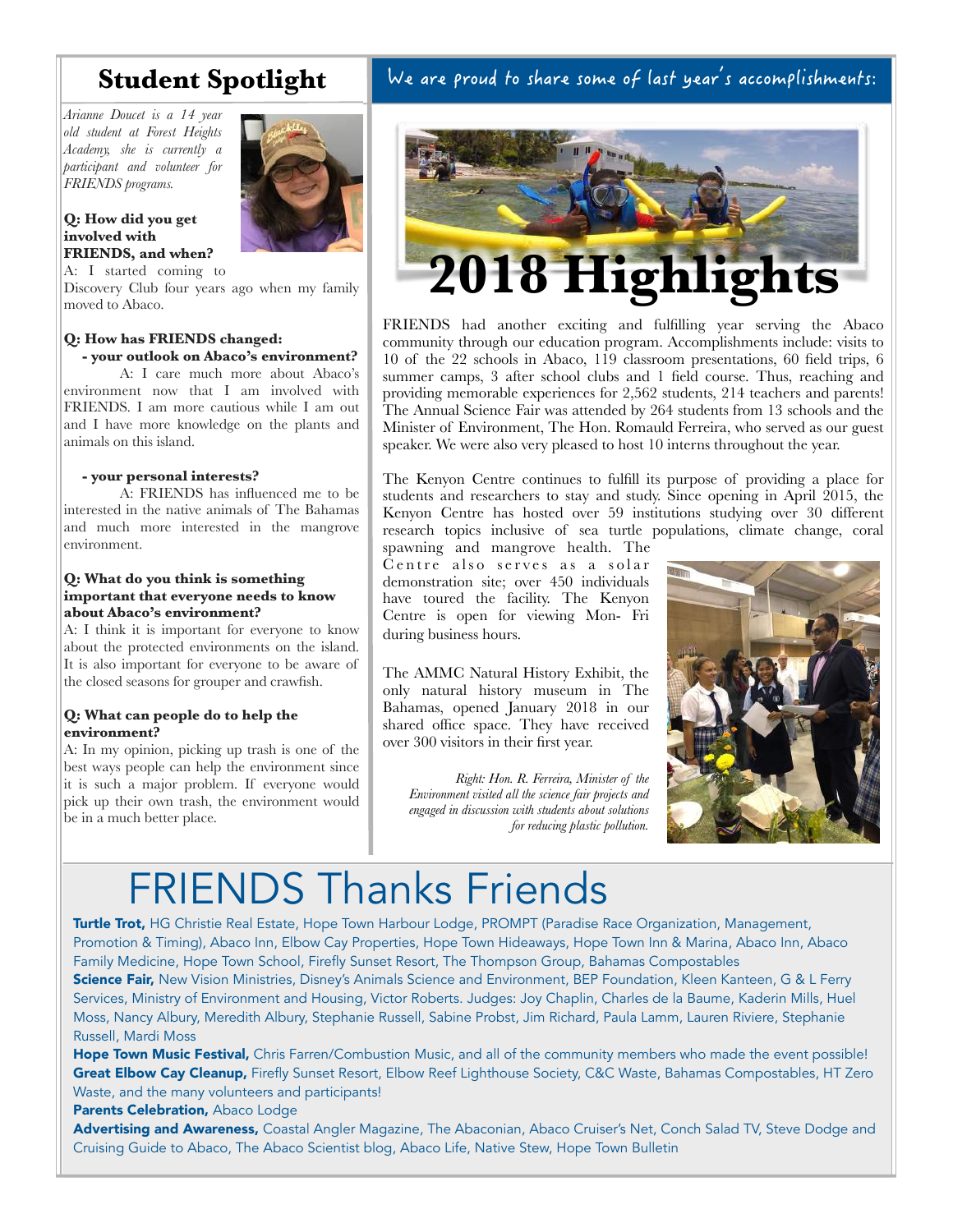# Kenyon Centre: University Destination

This April will make four years since we opened the doors of the Frank Kenyon Centre for Research, Education, and Conservation. We couldn't be more proud of the progress we have made and the connections that have been developed because of The Centre. A normal day at The Centre might see researchers and university students from two different states finding common interests and making plans for collaboration. Then, with coordination from FRIENDS, these collaborations can then become part of education and conservation efforts here in Abaco. In addition to researchers and explorers, The Kenyon Centre is also becoming a popular site for universities and other organizations wishing to travel to Abaco to learn more about conservation and research. Many of the students who come here are having their first real taste of field research and are getting to see first-hand the ecosystems that they have been studying in class. We are excited about the potential for the future when so many people will have built their passion for research and the environment in Abaco, through the Kenyon Centre.



*University of Plymouth (UK) third year marine students on a field trip with FRIENDS. Credit: S. Ingram.*



*Middlebury College students learn reef assessment techniques and put them in practice at Sandy Cay Reef. Credit: W. Greene.*

# FRIENDS Welcomes New Employee



Lyndeisha Curry joined our team this January as FRIENDS' new education officer, and we are very happy to have her! Lyndeisha is from Abaco and has grown up with FRIENDS' programs. She graduated from College of The Bahamas with a Biology degree and has worked formerly as a camp counselor, teaching about the Bahamian environment. She has hit the ground running, getting hands on with curriculum design and program development. We hope you will welcome her and encourage her in her new role. To contact Lyndeisha about education programs for your school or community group, please email: **lcurry@friendsoftheenvironment.org** 

## The Frank Kenyon Centre for Research, Education, and Conservation

Comfortable dorm-style accommodations with a self service kitchen, indoor and outdoor lab space, and a covered outdoor classroom. The Kenyon Centre is available for individuals and groups doing research or service projects in Abaco. Ideal for small lab groups or larger travel groups (up to 28 beds). Please help us spread the word! Share our info with your alma maters! More details available on our website, or call us at 242-367-2721.